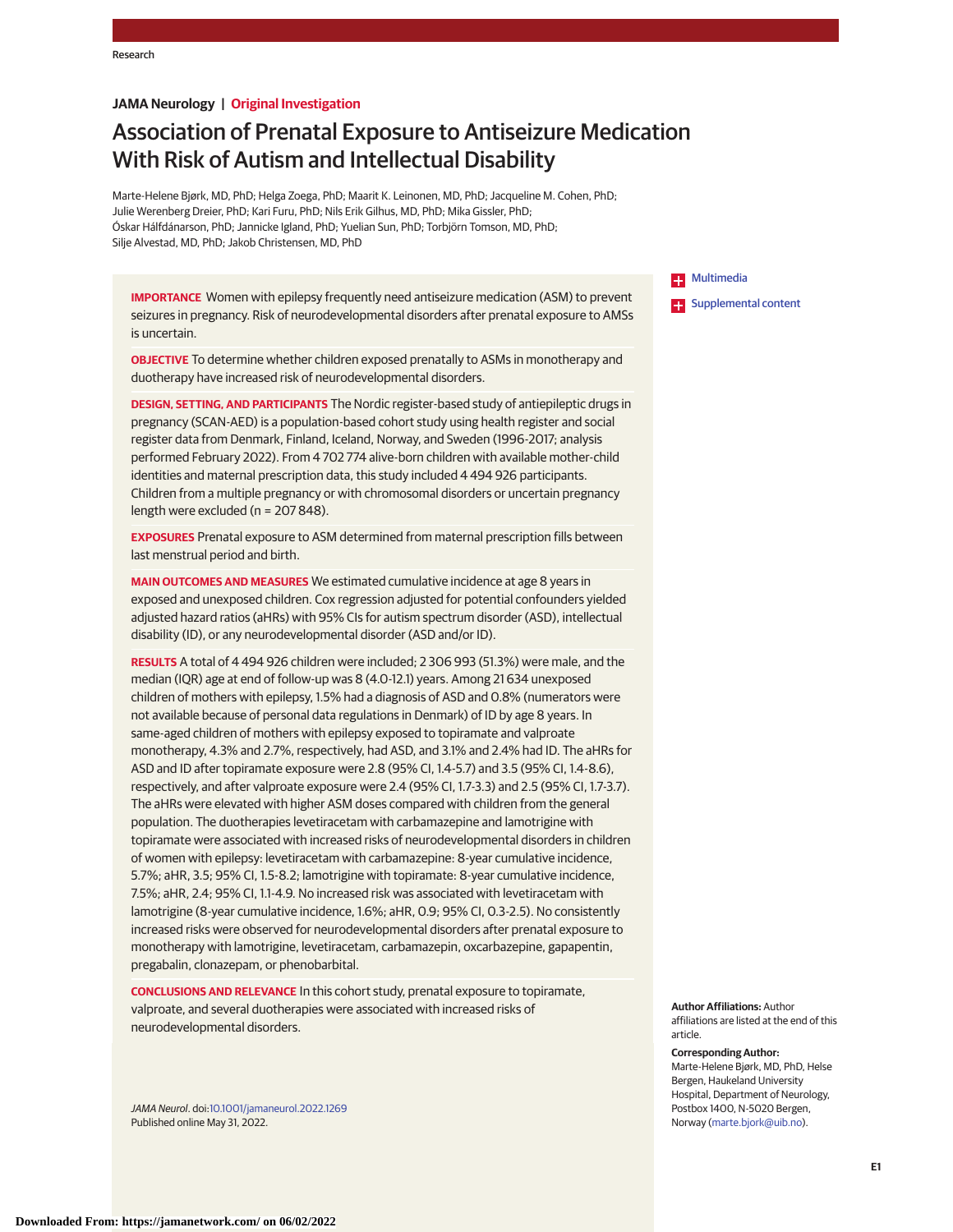omen with epilepsy frequently require antiseizure medication (ASM) during pregnancy, and precise knowledge is needed about the safety for the exposed child.<sup>1</sup> Five in 1000 pregnant women use ASMs, and this use is increasing.<sup>1,2</sup> Discontinuation before or during pregnancy is associated with uncontrolled seizures and increased maternal mortality.3,4This places the patient and physician in a difficult position because some ASMs are teratogenic andmay increase the risk of neurodevelopmental disorders.<sup>5,6</sup> Previous studies have shown a 3- to 5-fold increased risk of autism spectrum disorder (ASD) and intellectual disability (ID) in children after prenatal exposure to valproate.<sup>7-10</sup> However, for most other ASMs, the risk of neurodevelopmental disorders after prenatal exposure remains uncertain despite their frequent use.5,7-15 The risk is unknown for commonly used combination therapies, but in some patients, seizure control can only be achieved by combining different ASMs.<sup>16</sup>

The objective of the Nordic register-based study of antiepileptic drugs in pregnancy (SCAN-AED) study is to fill knowledge gaps for women needing ASMs during pregnancy. Using the Nordic register infrastructure, we obtained data on 4.5million mother-child pairs to estimate the risks of ASD and ID after prenatal exposure to the 10 most frequently used ASM monotherapies and the 5 most used duotherapies accounting for ASM dose and potential confounders.

## Methods

## Ethical and Regulatory Considerations

We followed the Strengthening the Reporting of Observational Studies in Epidemiology [\(STROBE\)](http://www.equator-network.org/reporting-guidelines/strobe/) reporting guidelines and Reporting of Studies Conducted Using Observational Routinely-Collected Data (RECORD) reporting guidelines. The relevant ethical and/or data protection authorities in all countries approved the project and granted a waiver of informed consent (eTable 4 in the [Supplement\)](https://jamanetwork.com/journals/jama/fullarticle/10.1001/jamaneurol.2022.1269?utm_campaign=articlePDF%26utm_medium=articlePDFlink%26utm_source=articlePDF%26utm_content=jamaneurol.2022.1269).<sup>17</sup> Data are available on application to the relevant authorities.<sup>17</sup>

#### Data Sources, Design, and Study Cohort

The Nordic countries have a government-funded health care system with universal coverage, and reporting to social and health registers is mandated by law.<sup>17</sup> A personal identification number assigned to each resident at birth or immigration enables individual-level data linkage across registers. We conducted a cohort study including all live-born infants in Denmark (1997-2017), Finland (1996-2016), Iceland (2004-2017), Norway (2005-2017), and Sweden (2006-2017). We identified mother-child pairs, pregnancy characteristics, prescription fills, mother and child diagnoses, and demographic and socioeconomic information from the national health and social registers in each country.<sup>17</sup> We harmonized variable definitions across the 5 countries according to a common data model<sup>18</sup> (eTables 1 and 2 in the [Supplement\)](https://jamanetwork.com/journals/jama/fullarticle/10.1001/jamaneurol.2022.1269?utm_campaign=articlePDF%26utm_medium=articlePDFlink%26utm_source=articlePDF%26utm_content=jamaneurol.2022.1269).

To avoid misclassification of the pregnancy period, we excluded births with a recorded gestational length of 154 days or less or 314 days or more, implausible combinations of birth weight and pregnancy length, or missing information on these

#### **Key Points**

**Question** Is there an association between prenatal exposure to antiseizure medications and neurodevelopmental disorders?

**Findings** In this cohort study including 25 000 children prenatally exposed to antiseizure medications, of which 16 000 were born to mothers with epilepsy, topiramate and valproate in monotherapy were associated with a 2- to 4-fold increased risk of autism spectrum disorders and intellectual disability. Prenatal exposure to duotherapy with levetiracetam with carbamazepine and lamotrigine with topiramate, but not levetiracetam with lamotrigine, were also associated with child neurodevelopmental disorders within the same range as for valproate exposure.

**Meaning** In this study, prenatal exposure to valproate, topiramate, and several duotherapies were associated with increased risk of child neurodevelopmental disorders.

variables.We also excluded twins and triplets for statistical reasons and children with chromosomal disorders diagnosed be-fore end of follow-up (eFigure 1 in the [Supplement\)](https://jamanetwork.com/journals/jama/fullarticle/10.1001/jamaneurol.2022.1269?utm_campaign=articlePDF%26utm_medium=articlePDFlink%26utm_source=articlePDF%26utm_content=jamaneurol.2022.1269).<sup>19</sup>

## Maternal Epilepsy and ASM Exposure

We defined maternal epilepsy as any diagnosis of epilepsy during the available time period of the cohort and before birth of the child (eTables 1 and 2 in the [Supplement\)](https://jamanetwork.com/journals/jama/fullarticle/10.1001/jamaneurol.2022.1269?utm_campaign=articlePDF%26utm_medium=articlePDFlink%26utm_source=articlePDF%26utm_content=jamaneurol.2022.1269). Epilepsy diagnoses in health registries have moderate to high validity.20We identified ASM prescriptions through national prescription registers<sup>17</sup> according to Anatomical Therapeutic Chemical classification<sup>21</sup> codes N03, N05BA09, and S01EC01. We defined prenatal exposure as themother filling at least 1 ASM prescription from her last menstrual period until birth. We defined monotherapy as filled prescriptions for 1 type of ASM and no other ASM during the exposure period and duotherapy as filled prescriptions for 2 different ASMs within the same trimester. We present results for the 10 most common monotherapies and the 5 most common duotherapies. We calculated themean daily cumulative dose as the sum of the defined daily doses (DDD)<sup>22</sup> from all prescriptions filled from 90 days before last menstrual period to birth, divided by number of days in the same period. We converted mean DDDs per day to milligrams per day<sup>22</sup> and applied cutoffs based on 50% of DDD. Observations with extreme values defined as doses above the 98% percentile or below the 2% percentile were excluded.

## Neurodevelopmental Outcomes

Severe neurodevelopmental disorders are diagnosed by child psychiatrists and psychologists in specialist health care in the Nordic countries and recorded with *International Statistical Classification of Diseases and Related Health Problems, Tenth Revision* (*ICD-10*) codes.23We considered children to have ASD if they had at least 1 occurrence of a diagnosis of childhood autism (F84.0), atypical autism (F84.1), and Asperger syndrome (F84.5), and children with at least 1 occurrence of a diagnosis of mild ID (F70), moderate ID (F71), severe ID (F72), and profound ID (F73). The diagnoses were not mutually exclusive. We defined a composite neurodevelopmental outcome—any neurodevelopmental disorder, as any of the diagnoses above, plus other childhood disintegrative disorder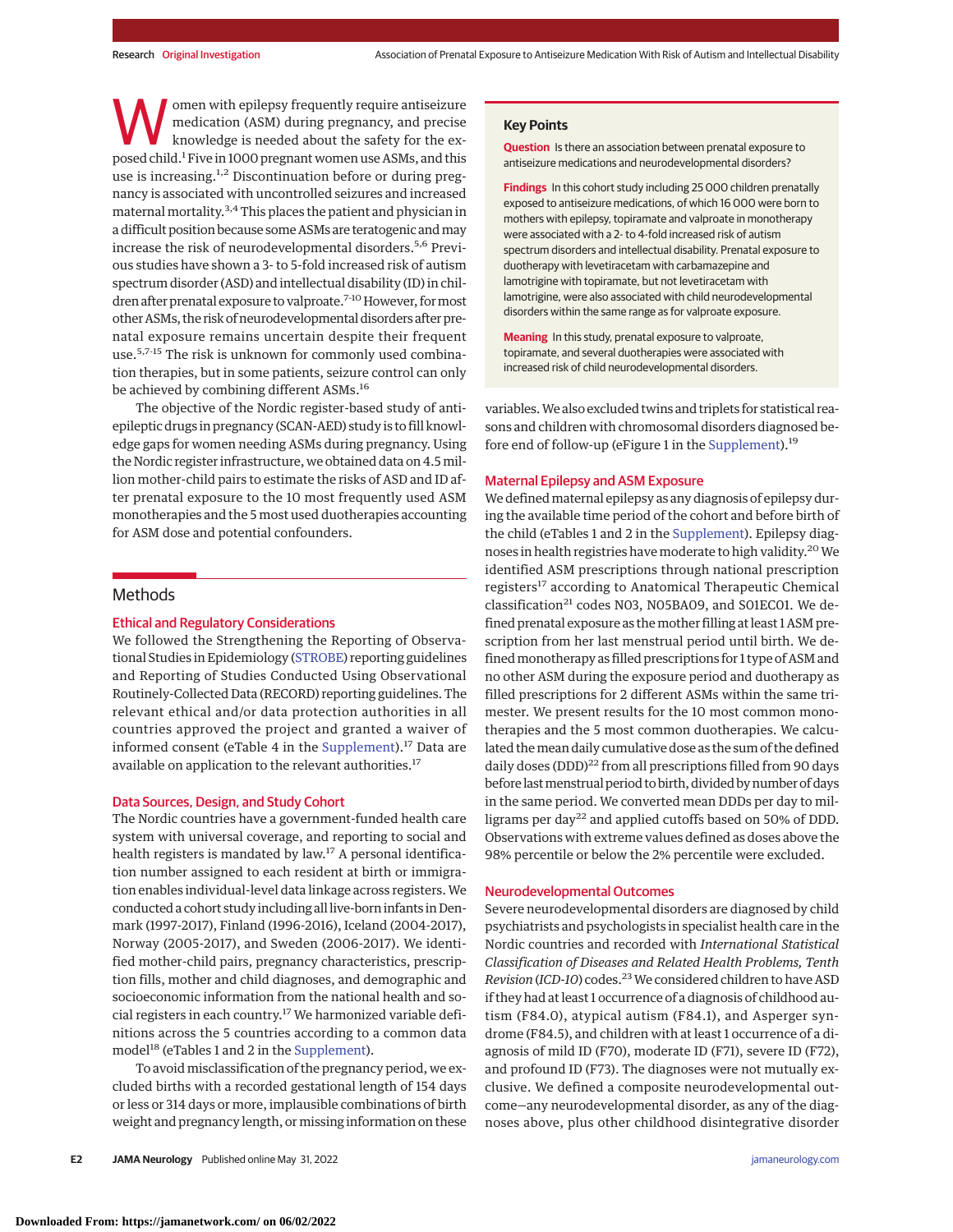(F84.3), disorder of mental retardation and stereotyped movements (F84.4), other pervasive developmental disorder (F84.8), unspecified pervasive developmental disorder (F84.9), or unspecified ID (F79). The positive predictive values of the ASD diagnosis in the Nordic health registers is 86% to 90%.<sup>24,25</sup> ID diagnoses have not been validated.<sup>8</sup>

## Statistical Analysis

Datawere stored at Statistics Denmark and analyzed using Stata (version 16.1; Stata Corp) and RStudio (version 16.1; R). We assessed the distributions of sociodemographic and medical characteristics among the exposed and unexposed groups (eTable 2 and in eTable 5 in the [Supplement\)](https://jamanetwork.com/journals/jama/fullarticle/10.1001/jamaneurol.2022.1269?utm_campaign=articlePDF%26utm_medium=articlePDFlink%26utm_source=articlePDF%26utm_content=jamaneurol.2022.1269). We calculated crude incidence rates by dividing the total number of cases of neurodevelopmental disorders by the sum of the person-time in each exposure group. Crude cumulative incidence by age 8 years was calculated using Kaplan-Meier failure functions (eMethods in the [Supplement\)](https://jamanetwork.com/journals/jama/fullarticle/10.1001/jamaneurol.2022.1269?utm_campaign=articlePDF%26utm_medium=articlePDFlink%26utm_source=articlePDF%26utm_content=jamaneurol.2022.1269). Using adjusted hazard ratios (aHRs) and 95% CIs with nonclustered standard errors, we measured the risk of ASD, ID, and any neurodevelopmental disorder in children exposed to ASMs as monotherapy or duotherapy and in different monotherapy dose categories. The comparison group comprised children of women with epilepsy and children from the general population who had not been exposed to ASMs from 90 days preceding the last menstrual period to birth. We calculated aHRs using Cox proportional hazard regression with children's age as the time scale until a diagnosis of ASD, ID, any neurodevelopmental disorder, death, emigration, or end of follow-up (December 31, 2017). Based on previous literature, $7-11,14,26$  the child's sex, birth year, and maternal characteristics (birth country, age, parity, marital status, education, concurrent antidepressant and opioid use, depression, anxiety, personality disorders, number of somatic diagnoses, and hospitalizations in the year preceding pregnancy) were included as covariates in all analyses.<sup>26</sup> Birth country and birth year violated the proportional hazard assumption and were applied as strata variables in all models. We imputed missing data for maternal education, marital/ cohabitation status, and parity with multiple imputation by chained equations (MICE; eMethods in the [Supplement\)](https://jamanetwork.com/journals/jama/fullarticle/10.1001/jamaneurol.2022.1269?utm_campaign=articlePDF%26utm_medium=articlePDFlink%26utm_source=articlePDF%26utm_content=jamaneurol.2022.1269).<sup>27</sup>

## Sensitivity Analyses

We performed several sensitivity analyses. We repeated the analyses with an extended exposure interval including women who filled prescriptions from 90 days before the last menstrual period. To estimate the association with unmeasured confounding, we established a new reference group of children born to women who used ASMs in the 2 years preceding pregnancy but discontinued all ASMs prior to 90 days before the last menstrual period. To investigate the importance of exposure timing, we analyzed the risk in children of women who filled an ASM prescription in the second or third trimester only. To investigate association with genetic risk for neurodevelopmental disorders, we adjusted for maternal ASD and ID and examined the association between childhood epilepsy as a timevarying covariate and neurodevelopmental disorders using an interaction term. We repeated the dose analyses using an alternative algorithm for dose calculations to capture the dose

in the beginning of pregnancy. Serum concentrations of many ASMs decline during pregnancy, frequently leading to increased dose<sup>28</sup> without subsequent increase in prenatal exposure. We repeated the analysis requiring at least 2 diagnoses of ASD, ID, or any neurodevelopmental disorder to increase diagnostic specificity. Estimates were further adjusted for covariates with incomplete data (ie, smoking and body mass index). We repeated the primary analyses using fine-strata propensity score weighting to estimate the hazard ratio for the average treatment effect among the treated<sup>29</sup> (eMethods, eFigure 2a and 2b in the [Supplement\)](https://jamanetwork.com/journals/jama/fullarticle/10.1001/jamaneurol.2022.1269?utm_campaign=articlePDF%26utm_medium=articlePDFlink%26utm_source=articlePDF%26utm_content=jamaneurol.2022.1269).

## Results

We observed 4 494 926 children (2 306 993 [51.3% male]), including 24 825 children (0.6%) who were prenatally exposed to ASMs, 16 170 of whom born to mothers with epilepsy (eTable 5, eFigure 1 in the [Supplement\)](https://jamanetwork.com/journals/jama/fullarticle/10.1001/jamaneurol.2022.1269?utm_campaign=articlePDF%26utm_medium=articlePDFlink%26utm_source=articlePDF%26utm_content=jamaneurol.2022.1269). The median (IQR) age at the end of follow-up was 8 (4.0-12.1) years. Children's mean age at diagnosis was between 6.1 and 7.9 years across all countries (eTable 3 in the [Supplement\)](https://jamanetwork.com/journals/jama/fullarticle/10.1001/jamaneurol.2022.1269?utm_campaign=articlePDF%26utm_medium=articlePDFlink%26utm_source=articlePDF%26utm_content=jamaneurol.2022.1269). Among unexposed children of mothers with epilepsy, the 8-year cumulative incidence of ASD and ID was 1.5% and 0.8%, respectively, while in children of mothers with epilepsy exposed to topiramate, it was 4.3% and 3.1% (numerators were not available because of personal data regulations in Denmark). The aHRs were 2.8 (95% CI, 1.4-5.7) and 3.5 (95% CI, 1.4-8.6), respectively (Table 1 and 2 and Figure 1). Among children of mothers with epilepsy exposed to valproate, the 8-year-cumulative incidence of ASD and ID was 2.7% and 2.4%, respectively. The aHRs were 2.4 (95% CI, 1.7-3.3) and 2.5 (95% CI, 1.7-3.7), respectively. The aHR of any neurodevelopmental disorder was 2.1 (95% CI, 1.1-4.0) for children exposed to topiramate and 2.4 (95% CI, 1.9-3.1) for children exposed to valproate (Figure 2). In children of mothers with epilepsy exposed to other ASMs in monotherapy, the risk for neurodevelopmental disorders was not increased. When comparing risks among children from the total population, the aHRs were moderately increased after exposure to oxcarbazepine (aHR, 1.5; 95% CI, 1.2-2.0), carbamazepine (aHR, 1.6; 95% CI, 1.3-1.9) and clonazepam (aHR, 1.4; 95% CI, 1.1-1.9) (Tables 1 and 2, Figure 2). We found weak associations between lamotrigine exposure and any neurodevelopmental disorder (aHR, 1.3; 95% CI, 1.1-1.5), but no increased risks were identified for levetiracetam, gabapentin, pregabalin, or phenobarbital (Table 1, Figure 2). Extending the exposure interval to 90 days before pregnancy attenuated associations slightly (eTables 6A and 6B in the [Supplement\)](https://jamanetwork.com/journals/jama/fullarticle/10.1001/jamaneurol.2022.1269?utm_campaign=articlePDF%26utm_medium=articlePDFlink%26utm_source=articlePDF%26utm_content=jamaneurol.2022.1269). When comparing monotherapy-exposed children with children whose mothers filled a prescription for the same ASM in the 2 years preceding pregnancy, but not from 90 days before the last menstrual period to birth, the aHR was 2.0 (95% CI, 1.3-3.0) for any neurodevelopmental disorder after prenatal exposure to valproate and 2.3 (95% CI, 1.1-4.8) for topiramate, but no increased risks were observed for other ASMs (eTable 7 in the [Supplement\)](https://jamanetwork.com/journals/jama/fullarticle/10.1001/jamaneurol.2022.1269?utm_campaign=articlePDF%26utm_medium=articlePDFlink%26utm_source=articlePDF%26utm_content=jamaneurol.2022.1269).

The aHR was 1.9 (95% CI, 1.0-3.6) for any neurodevelopmental disorder in children whose mothers filled prescrip-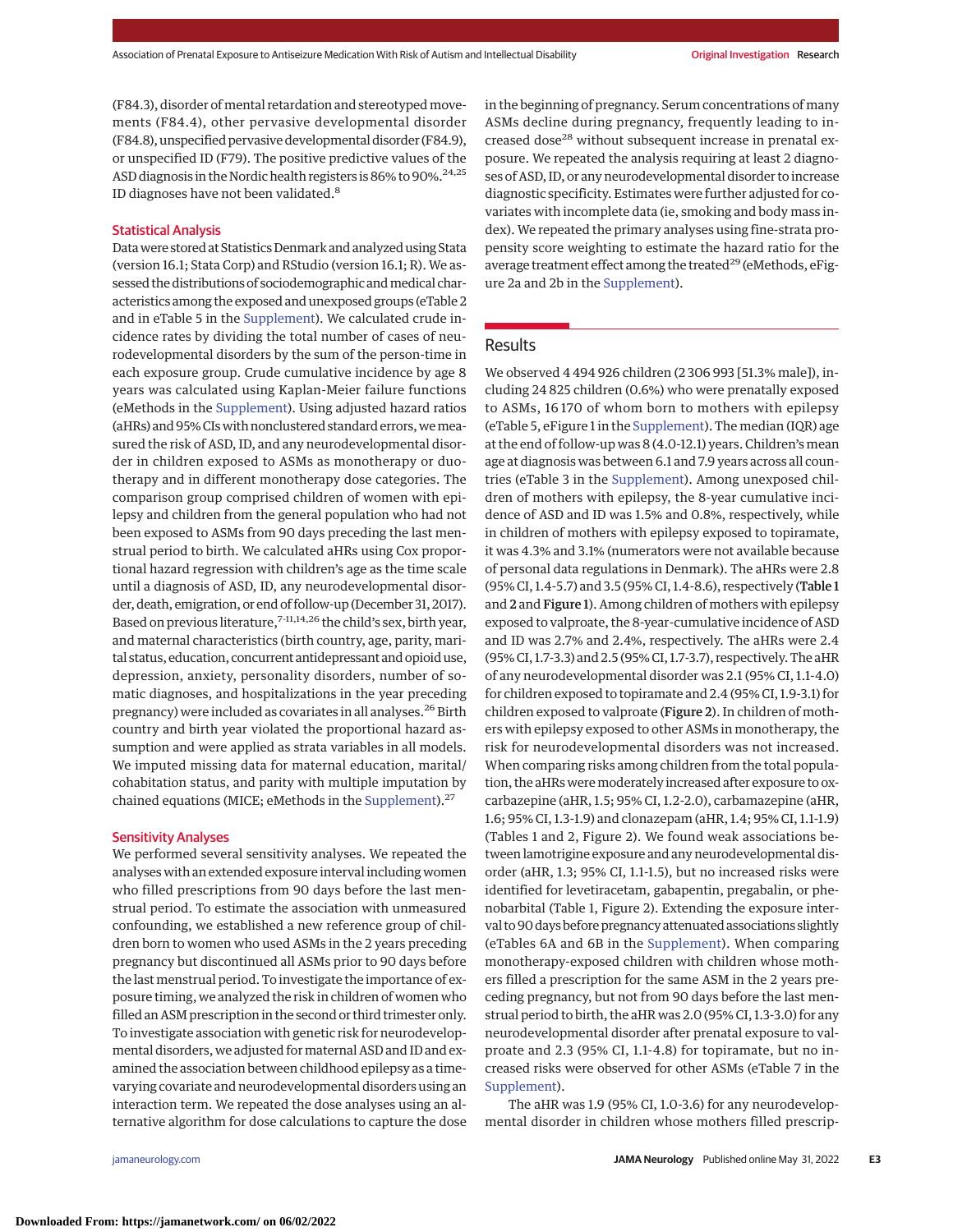|  |  | Table 1. Risk of Autism Spectrum Disorder (ASD) After Prenatal Exposure to Antiseizure Medication (ASM) Monotherapyª |
|--|--|----------------------------------------------------------------------------------------------------------------------|
|--|--|----------------------------------------------------------------------------------------------------------------------|

|                                    |              | With ASD,       | Incidence rate per<br>1000 person-years<br>Cumulative risk by age |                                              | Hazard ratio (95% CI)         |                              |
|------------------------------------|--------------|-----------------|-------------------------------------------------------------------|----------------------------------------------|-------------------------------|------------------------------|
| Characteristic                     | Exposed, No. | No.             | (95% CI)                                                          | 8 y, % (95% CI)                              | Basic adjustment <sup>b</sup> | Full adjustment <sup>c</sup> |
| Children of women with epilepsy    |              |                 |                                                                   |                                              |                               |                              |
| No ASM                             | 21634        | 267             | $1.85(1.64-2.09)$                                                 | $1.5(1.3-1.7)$                               | 1 [Reference]                 | 1 [Reference]                |
| Any ASM                            | 16 170       | 274             | $2.08(1.85 - 2.34)$                                               | $1.7(1.5-1.9)$                               | $1.30(1.08-1.56)$             | $1.29(1.07-1.55)$            |
| Lamotrigine                        | 5073         | 49              | $1.49(1.13-1.97)$                                                 | $1.0(0.7-1.5)$                               | $0.81(0.59-1.11)$             | $0.81(0.59-1.11)$            |
| Carbamazepine                      | 2609         | 26              | $0.98(0.66 - 1.43)$                                               | $0.9(0.6-1.4)$                               | $0.94(0.60-1.47)$             | $0.94(0.60-1.46)$            |
| Valproate                          | 1884         | 67              | $3.45(2.72 - 4.39)$                                               | $2.7(2.0-3.6)$                               | $2.37(1.72-3.26)$             | $2.40(1.73-3.30)$            |
| Pregabalin                         | 91           | < 5             | NA <sup>d</sup>                                                   | NA <sup>d</sup>                              | NA <sup>d</sup>               | NA <sup>d</sup>              |
| Gabapentin                         | 110          | < 5             | NA <sup>d</sup>                                                   | NA <sup>d</sup>                              | NA <sup>d</sup>               | NA <sup>d</sup>              |
| Oxcarbazepine                      | 1429         | NA <sup>e</sup> | $1.75(1.18-2.59)$                                                 | $1.2(0.8-2.1)$                               | $1.33(0.83 - 2.12)$           | $1.33(0.83 - 2.13)$          |
| Clonazepam                         | 318          | 9               | $2.61(1.36-5.01)$                                                 | $2.2(1.0-4.9)$                               | $1.32(0.66 - 2.61)$           | $1.23(0.62 - 2.45)$          |
| Levetiracetam                      | 1004         | $\overline{7}$  | $1.62(0.77-3.39)$                                                 | $1.5(0.7-3.5)$                               | $1.03(0.48-2.22)$             | $1.06(0.49-2.30)$            |
| Topiramate                         | 246          | NA <sup>e</sup> | 4.76 (2.38-9.51)                                                  | $4.3(2.0-8.8)$                               | $2.73(1.34-5.57)$             | $2.77(1.35-5.65)$            |
| Phenobarbital                      | 45           | < 5             | NA <sup>d</sup>                                                   | NA <sup>d</sup>                              | NA <sup>d</sup>               | NA <sup>d</sup>              |
| Children from the total population |              |                 |                                                                   |                                              |                               |                              |
| No ASM                             | 4463879      | 38437           | $1.00(0.99-1.01)$                                                 | $0.8(0.8-0.8)$                               | 1 [Reference]                 | 1 [Reference]                |
| Any ASM                            | 24825        | 399             | $2.09(1.89-2.30)$                                                 | $1.8(1.6-2.0)$                               | $1.90(1.72 - 2.10)$           | $1.61(1.46-1.78)$            |
| Lamotrigine                        | 7950         | 82              | $1.80(1.45-2.23)$                                                 | $1.4(1.1-1.9)$                               | $1.34(1.08-1.67)$             | $1.13(0.91-1.40)$            |
| Carbamazepine                      | 3256         | 41              | $1.13(0.83-1.54)$                                                 | $1.1(0.7-1.5)$                               | $1.44(1.06-1.96)$             | $1.36(1.00-1.85)$            |
| Valproate                          | 2421         | 82              | $3.22(2.59-4.00)$                                                 | $2.5(1.9-3.3)$                               | $3.71(2.98-4.60)$             | $3.44(2.77 - 4.28)$          |
| Pregabalin                         | 1666         | 16              | $1.93(1.18-3.15)$                                                 | $1.7(0.9-3.1)$                               | $1.55(0.95 - 2.54)$           | $1.01(0.62 - 1.66)$          |
| Gabapentin                         | 965          | 8               | $1.73(0.87 - 3.46)$                                               | $1.3(0.6-2.7)$                               | $1.25(0.63 - 2.51)$           | $0.94(0.47-1.88)$            |
| Oxcarbazepine                      | 1539         | 27              | $1.69(1.16-2.46)$                                                 | $1.2(0.7-1.9)$                               | $1.97(1.35 - 2.88)$           | $1.88(1.29-2.73)$            |
| Clonazepam                         | 1182         | 25              | $2.12(1.43-3.13)$                                                 | $2.0(1.3-3.1)$                               | $1.93(1.30-2.86)$             | $1.43(0.96-2.12)$            |
| Levetiracetam                      | 1017         | $\overline{7}$  | $1.60(0.76 - 3.37)$                                               | $1.5(0.7-3.5)$                               | $1.65(0.79-3.46)$             | $1.59(0.76 - 3.33)$          |
| Topiramate                         | 471          | 12              | 3.99 (2.26-7.02)                                                  | $3.3(1.8-6.1)$                               | $3.27(1.85 - 5.75)$           | $2.64(1.50-4.65)$            |
| Phenobarbital                      | 175          | 5               | $2.24(0.93 - 5.38)$                                               | $2.0(0.7-6.1)$                               | $1.61(0.67 - 3.89)$           | $1.40(0.58 - 3.37)$          |
| Abbreviation: NA, not applicable.  |              |                 |                                                                   | violated the proportional hazard assumption. |                               |                              |

Abbreviation: NA, not applicable.

a ASM exposure defined as prescription fills of 1 ASM type (only) between last menstrual period and birth. Exposed children were compared with children born to mothers with epilepsy and with children from the general population not filling ASM prescriptions between 90 days before last menstrual period and birth.

<sup>c</sup> Adjusted for basic adjustment plus maternal use of antidepressants or opioids, depression, anxiety, personality disorders, number of chronic somatic diseases, and number of hospitalizations the year before last menstrual period.

<sup>b</sup> Adjusted for maternal age, education and marital status, parity, child's birth year, sex, and country of birth. Missing values on education, marital status, and parity were imputed using multiple imputation by chained equations. All the models were run with separate strata for country and year as these variables

<sup>d</sup> NA, owing to personal data protection restrictions on publishing cell counts less than 5. <sup>e</sup> NA, owing to personal data protection restrictions on publishing tables where the difference between upper and lower panel of the table is less than 5.

tions for valproate in monotherapy only after the first trimester compared with children not exposed to ASMs (eTable 8 in the [Supplement\)](https://jamanetwork.com/journals/jama/fullarticle/10.1001/jamaneurol.2022.1269?utm_campaign=articlePDF%26utm_medium=articlePDFlink%26utm_source=articlePDF%26utm_content=jamaneurol.2022.1269). Late pregnancy exposure to carbamazepine and lamotrigine was not associated with increased risk of neurodevelopmental disorders, and there were too few exposed cases to estimate aHRs for other ASMs.

The risk associated with exposure to duotherapy was only assessed for the combined outcome any neurodevelopmental disorder because of too few cases when considering only ASD and ID. Increased risks were associated with all duotherapies except levetiracetam with lamotrigine (Figure 2).

The aHR was 1.7 (95% CI, 1.0-2.8) for any neurodevelopmental disorder associated with topiramate doses less than 100 mg per day and 2.9 (95% CI, 1.3-6.7) for doses 100 mg per day or less compared with children from the general population. For valproate, the aHR was 2.3 (95% CI, 1.9-2.8) with doses less than 750 mg per day and 5.6 (95% CI, 4.7-6.8) with doses of 750 mg or more per day. For the other ASMs, we observed minimal or no dose-related associations (Table 3). The doseassociation patterns were reproduced using the alternative dose

calculation algorithm (eTable 9 in the [Supplement\)](https://jamanetwork.com/journals/jama/fullarticle/10.1001/jamaneurol.2022.1269?utm_campaign=articlePDF%26utm_medium=articlePDFlink%26utm_source=articlePDF%26utm_content=jamaneurol.2022.1269). Requiring 2 diagnoses in the child strengthened the associations for valproate and topiramate (eTable 10 in the [Supplement\)](https://jamanetwork.com/journals/jama/fullarticle/10.1001/jamaneurol.2022.1269?utm_campaign=articlePDF%26utm_medium=articlePDFlink%26utm_source=articlePDF%26utm_content=jamaneurol.2022.1269).

Repeating the primary analyses after adjusting for maternal neurodevelopmental disorders, body mass index, and smoking did not change the estimates for prenatal exposure to valproate and topiramate (eTables 11 and 12 in the [Supple](https://jamanetwork.com/journals/jama/fullarticle/10.1001/jamaneurol.2022.1269?utm_campaign=articlePDF%26utm_medium=articlePDFlink%26utm_source=articlePDF%26utm_content=jamaneurol.2022.1269)[ment\)](https://jamanetwork.com/journals/jama/fullarticle/10.1001/jamaneurol.2022.1269?utm_campaign=articlePDF%26utm_medium=articlePDFlink%26utm_source=articlePDF%26utm_content=jamaneurol.2022.1269). Propensity score–weighted analyses did not change these results either (eTable 13 in the [Supplement\)](https://jamanetwork.com/journals/jama/fullarticle/10.1001/jamaneurol.2022.1269?utm_campaign=articlePDF%26utm_medium=articlePDFlink%26utm_source=articlePDF%26utm_content=jamaneurol.2022.1269). In models investigating the association between ASM exposure, childhood epilepsy, and neurodevelopmental disorders, there was a significant interaction and the association between ASM exposure and neurodevelopmental disorders decreased among children with epilepsy (eTable 14 in the [Supplement\)](https://jamanetwork.com/journals/jama/fullarticle/10.1001/jamaneurol.2022.1269?utm_campaign=articlePDF%26utm_medium=articlePDFlink%26utm_source=articlePDF%26utm_content=jamaneurol.2022.1269).

## **Discussion**

In this population-based cohort including 4.5 million motherchild pairs, the most important findings were robust and dose-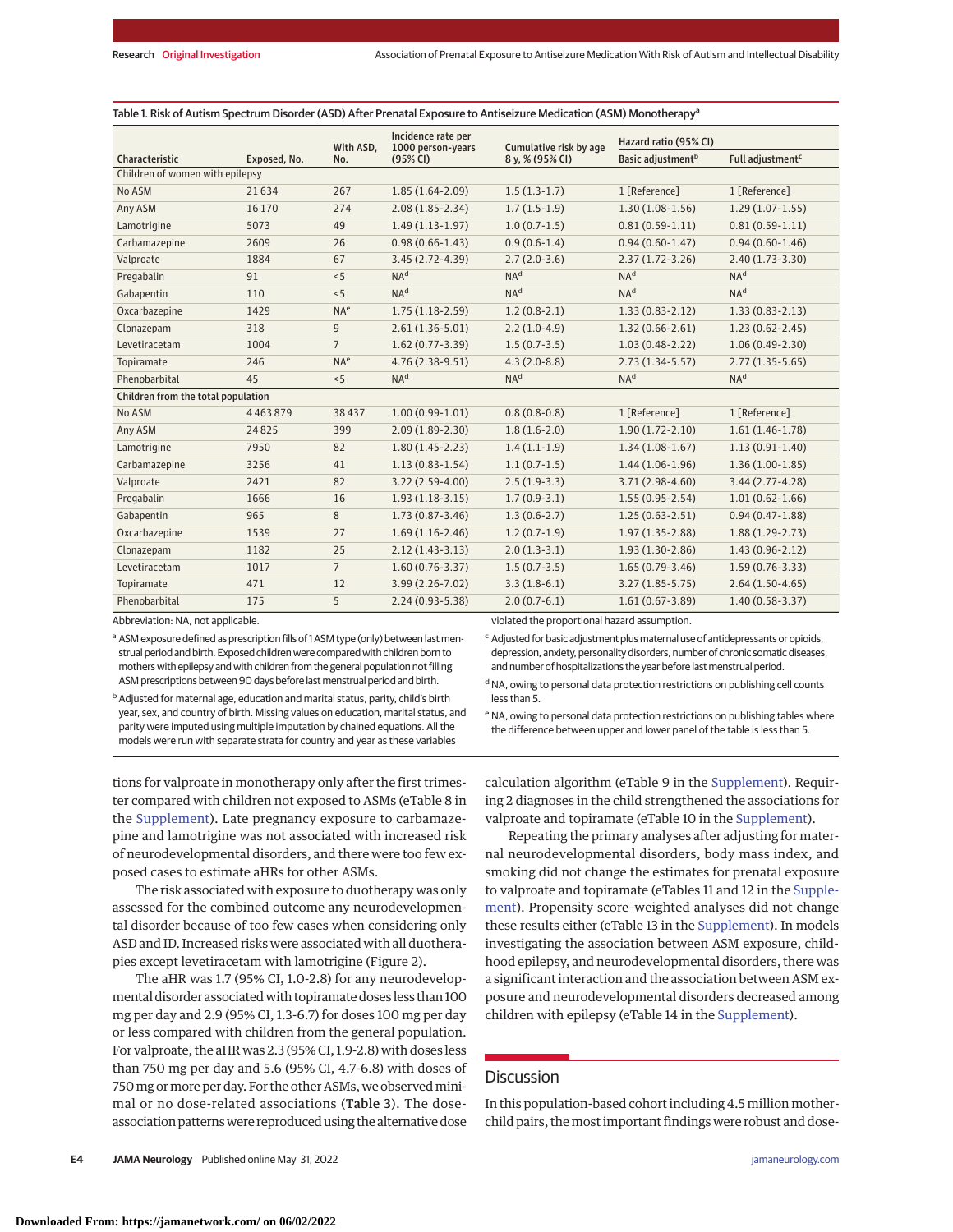|                                    |              |                 | Incidence rate per 1000 | Cumulative risk by age | Hazard ratio (95% CI)         |                              |
|------------------------------------|--------------|-----------------|-------------------------|------------------------|-------------------------------|------------------------------|
| Characteristic                     | Exposed, No. | With ID, No.    | person-years (95% CI)   | 8 y, % (95% CI)        | Basic adjustment <sup>b</sup> | Full adjustment <sup>c</sup> |
| Children of women with epilepsy    |              |                 |                         |                        |                               |                              |
| No ASM                             | 21634        | 139             | $0.97(0.81 - 1.14)$     | $0.8(0.6-1.0)$         | 1 [Reference]                 | 1 [Reference]                |
| Any ASM                            | 16 170       | 187             | $1.42(1.23-1.64)$       | $1.2(1.0-1.4)$         | $1.31(1.03-1.67)$             | $1.32(1.04-1.68)$            |
| Lamotrigine                        | 5073         | 21              | $0.64(0.42 - 0.98)$     | $0.6(0.3-1.0)$         | $0.73(0.46 - 1.16)$           | $0.73(0.46-1.16)$            |
| Carbamazepine                      | 2609         | 20              | $0.75(0.48-1.16)$       | $0.4(0.2-0.8)$         | $0.82(0.48-1.40)$             | $0.83(0.49-1.42)$            |
| Valproate                          | 1884         | 56              | $2.89(2.23-3.76)$       | $2.4(1.8-3.3)$         | $2.43(1.65-3.57)$             | $2.50(1.70-3.69)$            |
| Pregabalin                         | 91           | < 5             | NA <sup>d</sup>         | NA <sup>d</sup>        | NA <sup>d</sup>               | NA <sup>d</sup>              |
| Gabapentin                         | 110          | < 5             | NA <sup>d</sup>         | NA <sup>d</sup>        | NA <sup>d</sup>               | NA <sup>d</sup>              |
| Oxcarbazepine                      | 1429         | NA <sup>e</sup> | $1.05(0.63 - 1.73)$     | $0.6(0.3-1.3)$         | $0.87(0.48-1.57)$             | $0.87(0.48-1.58)$            |
| Clonazepam                         | 318          | 5               | $1.44(0.60-3.46)$       | $1.1(0.4-3.5)$         | $0.96(0.38 - 2.38)$           | $0.83(0.33 - 2.08)$          |
| Levetiracetam                      | 1004         | < 5             | NA <sup>d</sup>         | NA <sup>d</sup>        | NA <sup>d</sup>               | NA <sup>d</sup>              |
| Topiramate                         | 246          | NA <sup>e</sup> | $2.95(1.23 - 7.08)$     | $3.1(1.2-8.2)$         | $3.53(1.42 - 8.74)$           | $3.47(1.40-8.63)$            |
| Phenobarbital                      | 45           | < 5             | NA <sup>d</sup>         | NA <sup>d</sup>        | NA <sup>d</sup>               | NA <sup>d</sup>              |
| Children from the total population |              |                 |                         |                        |                               |                              |
| No ASM                             | 4463879      | 16384           | $0.42(0.42 - 0.43)$     | $0.3(0.3-0.3)$         | 1 [Reference]                 | 1 [Reference]                |
| Any ASM                            | 24825        | 247             | $1.29(1.14-1.46)$       | $1.0(0.9-1.2)$         | $2.74(2.42-3.11)$             | $2.52(2.22 - 2.86)$          |
| Lamotrigine                        | 7950         | 27              | $0.59(0.40-0.86)$       | $0.6(0.4-0.9)$         | $1.50(1.03-2.19)$             | $1.34(0.92 - 1.95)$          |
| Carbamazepine                      | 3256         | 36              | $0.99(0.71 - 1.37)$     | $0.5(0.3-0.8)$         | $2.08(1.50-2.89)$             | $2.01(1.45-2.79)$            |
| Valproate                          | 2421         | 64              | $2.52(1.97 - 3.21)$     | $2.1(1.6-2.9)$         | $5.03(3.94-6.43)$             | $4.77(3.73-6.10)$            |
| Pregabalin                         | 1666         | 5               | $0.60(0.25-1.45)$       | $0.5(0.2-1.5)$         | $1.31(0.54-3.14)$             | $1.01(0.42 - 2.43)$          |
| Gabapentin                         | 965          | < 5             | NA <sup>d</sup>         | NA <sup>d</sup>        | NA <sup>d</sup>               | NA <sup>d</sup>              |
| Oxcarbazepine                      | 1539         | 16              | $1.00(0.61 - 1.63)$     | $0.5(0.2-1.2)$         | $2.01(1.23-3.28)$             | $1.95(1.19-3.18)$            |
| Clonazepam                         | 1182         | 15              | $1.27(0.76 - 2.10)$     | $1.0(0.5-1.9)$         | $2.14(1.29-3.55)$             | $1.76(1.06-2.92)$            |
| Levetiracetam                      | 1017         | < 5             | NA <sup>d</sup>         | NA <sup>d</sup>        | NA <sup>d</sup>               | NA <sup>d</sup>              |
| Topiramate                         | 471          | 6               | 1.97 (0.89-4.39)        | $2.0(0.8-4.9)$         | 4.45 (2.00-9.92)              | $3.92(1.76-8.74)$            |
| Phenobarbital                      | 175          | < 5             | NA <sup>d</sup>         | NA <sup>d</sup>        | NA <sup>d</sup>               | NA <sup>d</sup>              |

Abbreviation: NA, not applicable.

a ASM exposure defined as prescription fills of 1 ASM type (only) between last menstrual period and birth. Exposed children were compared with children born to mothers with epilepsy and with children from the general population not filling ASM prescriptions between 90 days before last menstrual period and birth.

depression, anxiety, personality disorders, number of chronic somatic diseases, and number of hospitalizations the year before last menstrual period.

<sup>c</sup> Adjusted for basic adjustment plus maternal use of antidepressants or opioids,

b Adjusted for maternal age, education and marital status, parity, child's birth year, sex, and country of birth. Missing values on education, marital status, and parity were imputed using multiple imputation by chained equations. All the models were run with separate strata for country and year as these variables

<sup>d</sup> NA, owing to personal data protection restrictions on publishing cell counts less than 5.

e NA, owing to personal data protection restrictions on publishing tables where the difference between upper and lower panel of the table is less than 5.

dependent associations between prenatal topiramate and valproate exposure and neurodevelopmental disorders. These associations persisted after accounting for potential confounding factors. Our results further demonstrated that prenatal exposure to several common ASM duotherapies was associated with an increased risk of neurodevelopmental disorders within the same range as prenatal topiramate and valproate exposure, even without these ASMs being one of the drugs used.

We found a clear risk of adverse neurodevelopment in children exposed to topiramate, particularly at doses of 100 mg or more per day. Prenatal topiramate exposure is associated with an increased risk of being born small for gestational age, and with an increased risk of congenital malformations.<sup>28,30-32</sup> High risks for congenital malformations have been associated with daily doses more than 100 mg.<sup>31</sup> Few studies have assessed cognitive and behavioral child outcomes after prenatal topiramate exposure.<sup>9,33-36</sup> Two clinical studies with 27 topiramate-exposed children<sup>33</sup> and 9 topiramate-exposed children $34$  came to opposite conclusions regarding cognitive

function. In 2 studies identifying prenatal topiramate exposure from health register data, one found a more than 5-fold increased risk of learning disability,<sup>36</sup> whereas the other identified no abnormal neurodevelopment.<sup>9</sup> However, in the latter study, 75% of the included mothers only filled topiramate prescriptions before or very early in the pregnancy.<sup>9</sup> This pattern of early topiramate discontinuation has been observed previously in the Nordic countries, US, and Australia,<sup>1</sup> and may attenuate estimates of adverse effects associated with topiramate exposure during the whole pregnancy.

Our data show a 2.4- to 5-fold increased risk of ASD and ID in children with prenatal exposure to valproate. Furthermore, exposure to valproate in the second and third trimester only, without first-trimester exposure, was still associated with an increased risk of neurodevelopmental disorders. Epidemiological,<sup>7-10</sup> clinical,<sup>2,11,14</sup> and preclinical<sup>37</sup> studies support our results. Previous nationwide register studies have shown similar strength associations between valproate use during pregnancy and ASD and ID.<sup>7-10</sup> In clini-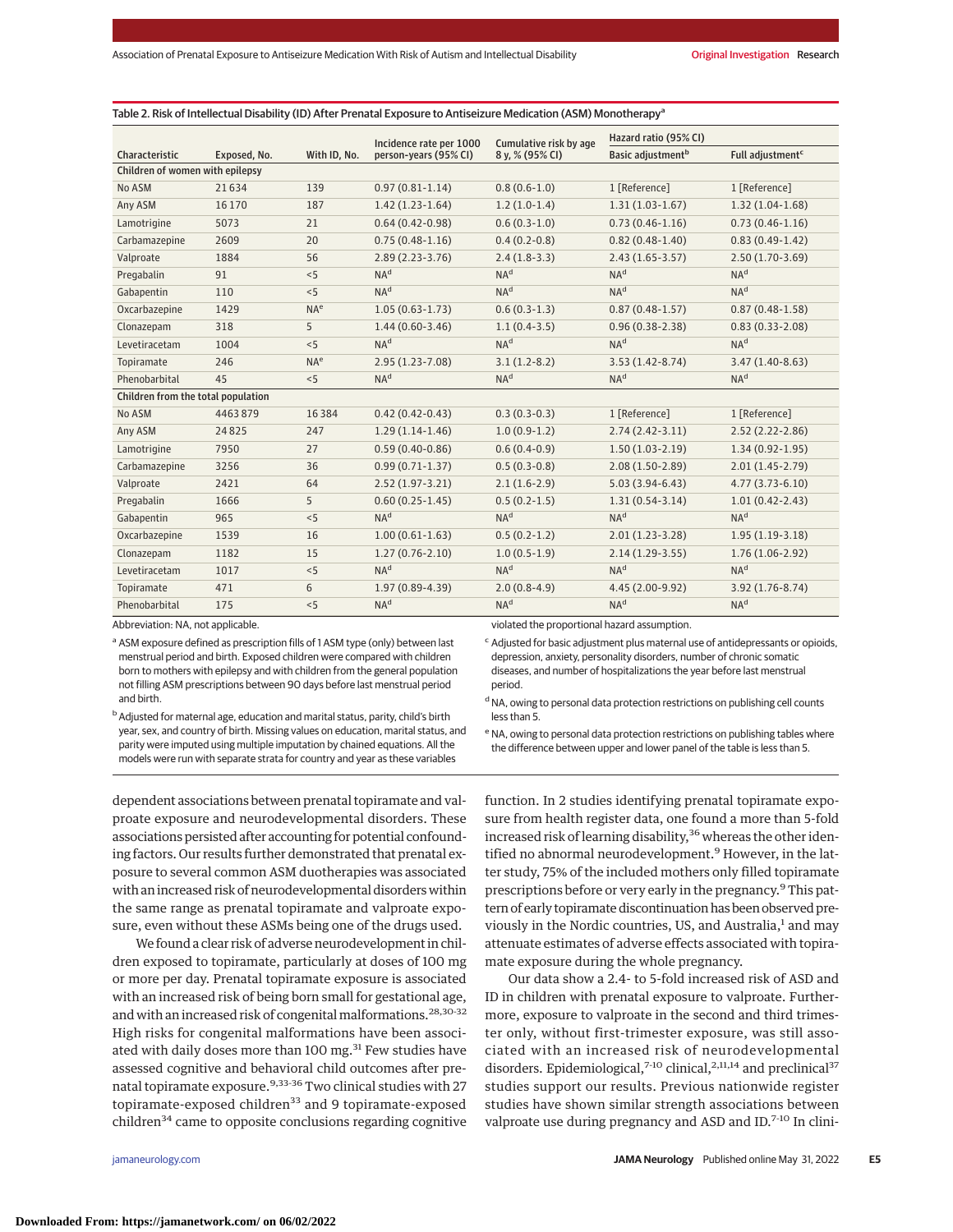#### Figure 1. Cumulative Incidence of Neurodevelopmental Disorders After Prenatal Exposure to Antiseizure Medication (ASM)



A, Children of women with epilepsy. B, Children from total population. The graphs are shown for exposures with sufficient numbers for the estimation.

cal prospective cohort studies controlling for maternal IQ, children with prenatal exposure to valproate have IQ scores approximately 10 points lower than unexposed peers,  $2,14,38$ and present with more autistic traits.<sup>11</sup> In our study, the risk of neurodevelopmental disorders after exposure to valproate doses more than 750 mg per day was increased more than 5-fold. Strong associations between valproate doses more than 750 to 800 mg per day and a risk of congenital malformations<sup>39</sup> and cognitive performance<sup>33</sup> have been identified in clinical studies.

Children exposed to lamotrigine and levetiracetam, as either monotherapy or duotherapy, had similar risks for neurodevelopmental disorders as unexposed children when comparing risks among children of mothers with epilepsy. Published studies support our findings<sup>15,40</sup> but, despite its wide use in pregnancy, previous safety data on levetiracetam monotherapy and lamotrigine with levetiracetam duotherapy are sparse.

We found no associations between prenatal exposure to gabapentin and pregabalin and the risk of ASD or ID. These medications aremainly used for nonepilepsy indications. Their use is increasing in pregnant women,<sup>1</sup> but few reports are available on neurodevelopment after prenatal exposure.<sup>40</sup> Most,<sup>15</sup> but not all,<sup>9</sup> studies have found normal neurodevelopment after prenatal exposure.

Children exposed prenatally to clonazepam, carbamazepine, or oxcarbazepine had an increased risk of ASD and ID compared with unexposed children in the general population. However, these findings were likely biased by underlying maternal indication, as the associations with neurodevelopmental disorders disappeared when restricting the analyses to children of women with epilepsy.

With regulatory warnings cautioning against valproate use in women of childbearing potential, safety data are urgently needed for alternative treatment options. Similar to valproate, topiramate is indicated for focal and generalized seizures and migraine prevention.<sup>41</sup> Topiramate is also used off-label as a mood stabilizer $42$  and for body weight reduction.<sup>42</sup> However, our results do not suggest that topiramate is a safe alternative to valproate. Women of reproductive age who are prescribed topiramate should be informed of the potential risks, and these should be weighed against the benefits and available treatment options.<sup>43</sup>

ASM duotherapy is common in women with epilepsy who are not free of seizures when taking monotherapy. In our data, children exposed to duotherapy with lamotrigine with valproate, lamotrigine with topiramate, levetiracetam with carbamazepine, or lamotrigine with oxcarbazepine had an increased risk of neurodevelopmental disorders within the same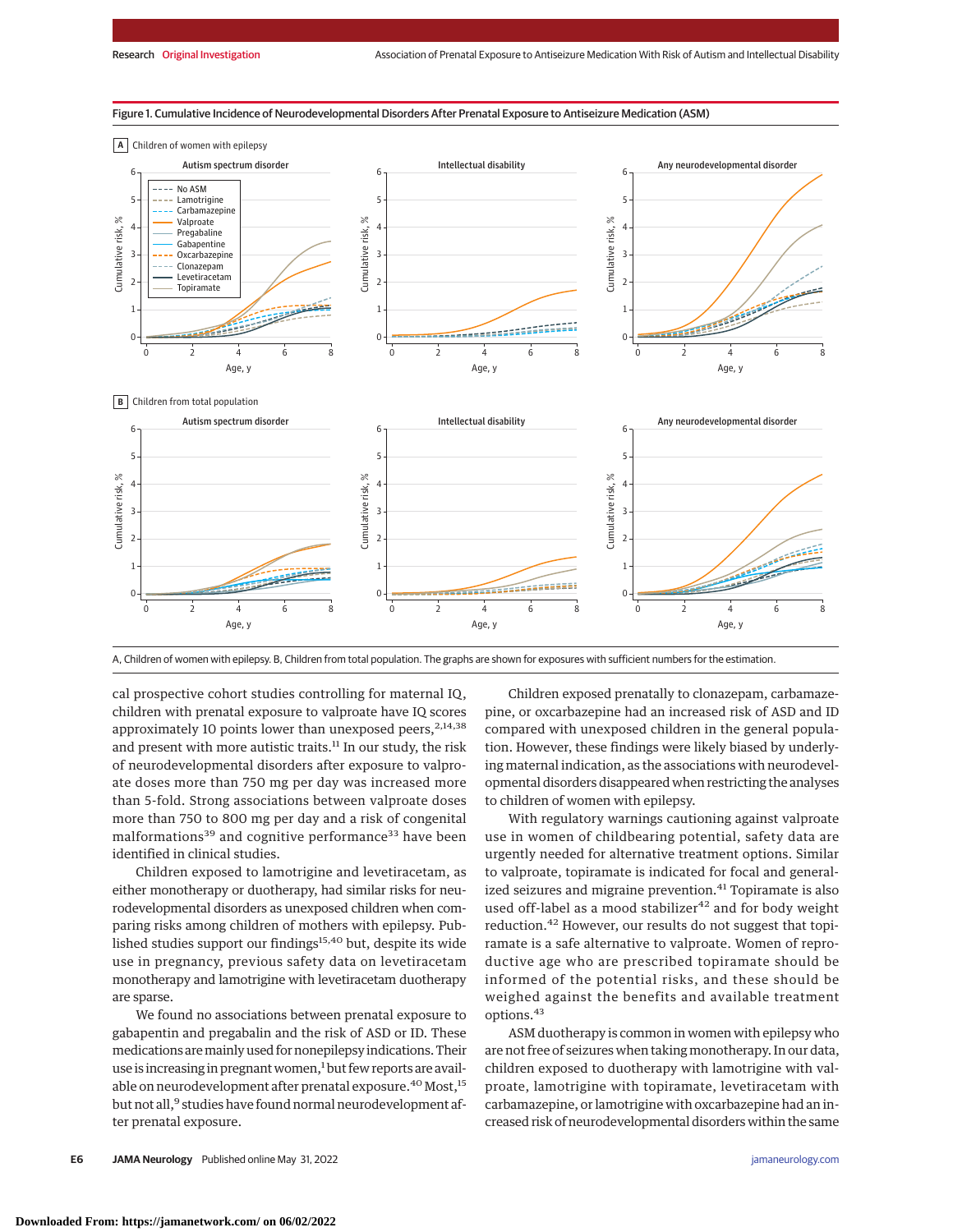Figure 2. Association Between Prenatal Antiseizure Medication (ASM) Exposure and Child Neurodevelopmental Disorder (ND)

#### **A** Children of women with epilepsy

|                                        | $8-y$<br>Incidence, | No.     |                     |                                   |
|----------------------------------------|---------------------|---------|---------------------|-----------------------------------|
| Exposure                               | %                   | with ND | aHR (95% CI)        |                                   |
| Unexposed, $n = 21634$                 | 2.4                 | 443     | 1 [Reference]       |                                   |
| Pregabalin, n = 91                     | <b>NA</b>           | < 5     | <b>NA</b>           |                                   |
| Gabapentin, n = 110                    | <b>NA</b>           | < 5     | NA                  |                                   |
| Phenobarbital, $n = 45$                | <b>NA</b>           | < 5     | <b>NA</b>           |                                   |
| Lamotrigine, n = 5073                  | 1.8                 | 81      | $0.83(0.65 - 1.06)$ |                                   |
| Clonazepam, $n = 318$                  | 4.5                 | 15      | $1.00(0.58-1.04)$   |                                   |
| Levetiracetam, n = 1004                | 2.1                 | 10      | $1.06(0.56 - 2.02)$ |                                   |
| Oxcarbazepine, n = 1429                | 2.0                 | a       | $0.97(0.68-1.37)$   |                                   |
| Carbamazepine, n = 2609                | 1.9                 | 65      | $0.92(0.68-1.25)$   |                                   |
| Topiramate, n = 246                    | 5.1                 | 10      | $2.13(1.13-4.01)$   |                                   |
| Valproate, n = 1884                    | 6.5                 | 152     | $2.44(1.94-3.07)$   |                                   |
| Lamotrigine + levetiracetam, $n = a$   | 1.6                 | a       | $0.91(0.34 - 2.48)$ |                                   |
| Valproate + lamotrigine, n = 312       | 5.5                 | a       | $1.65(0.95 - 2.85)$ |                                   |
| Lamotrigine + oxcarbazepine, $n = a$   | 4.3                 | a       | $2.07(0.96 - 4.49)$ |                                   |
| Lamotrigine + topiramate, n = 123      | 7.5                 | a       | $2.35(1.13-4.87)$   |                                   |
| Levetiracetam + carbamazepine, $n = a$ | 5.7                 | a       | $3.46(1.46 - 8.18)$ |                                   |
|                                        |                     |         | 0.1                 | <b>TITT</b><br>10<br>aHR (95% CI) |

#### **B** Total cohort

| Exposure                               | $8-y$<br>Incidence,<br>% | No.<br>with ND | aHR (95% CI)        |                      |
|----------------------------------------|--------------------------|----------------|---------------------|----------------------|
| Unexposed, n = 4463879                 | 1.3                      | 68295          | 1 [Reference]       |                      |
| Pregabalin, $n = 1666$                 | 2.9                      | 25             | $1.05(0.71-1.55)$   |                      |
| Gabapentin, n = 965                    | 2.4                      | 12             | $0.96(0.54-1.69)$   |                      |
| Phenobarbital, n = 175                 | 2.6                      | 8              | $1.23(0.61-2.46)$   |                      |
| Lamotrigine, n = 7950                  | 2.4                      | 133            | $1.27(1.07-1.50)$   |                      |
| Clonazepam, $n = 1182$                 | 3.9                      | 48             | $1.40(1.06-1.86)$   |                      |
| Levetiracetam, $n = 1017$              | 2.1                      | 10             | 1.58 (0.85-2.94)    |                      |
| Oxcarbazepine, n = 1539                | 2.0                      | 48             | $1.53(1.15-2.02)$   |                      |
| Carbamazepine, n = 3256                | 2.0                      | 99             | $1.59(1.30-1.93)$   |                      |
| Topiramate, n = 471                    | 4.0                      | 16             | $2.29(1.40-3.74)$   |                      |
| Valproate, n = 2421                    | 5.9                      | 190            | $3.87(3.36 - 4.47)$ |                      |
| Lamotrigine + levetiracetam, n = 414   | 1.6                      | < 5            | $1.32(0.50-3.52)$   |                      |
| Valproate + lamotrigine, n = 363       | 5.3                      | 15             | $2.50(1.51-4.15)$   |                      |
| Lamotrigine + oxcarbazepine, n = 130   | 4.2                      | 7              | $2.86(1.36-6.01)$   |                      |
| Lamotrigine + topiramate, $n = 148$    | 7.8                      | 9              | $3.45(1.79-6.63)$   |                      |
| Levetiracetam + carbamazepine, n = 136 | 5.7                      | 6              | 4.26 (1.91-9.50)    | <del>.</del><br>गगगग |
|                                        |                          |                |                     | 0.1<br>10<br>1       |

aHR (95% CI)

A, Children of women with epilepsy. B, Children from total population. ASM exposure was defined as filled prescriptions between last menstrual period and birth. Monotherapy was assumed if a prescription was filled for only 1 ASM during the exposure period. Duotherapy was assumed if prescriptions were filled for 2 types of ASMs within the same trimester. Owing to low numbers in subgroups, only results for the composite outcome any ND (a diagnosis of autism, intellectual disability, or global developmental delay) are shown. For numbers less than 5, the number cannot be given owing to personal data restrictions. Adjusted hazard ratios (aHRs) and 95% CIs are adjusted for birth year and sex of child, country of birth, maternal age, parity, education, marital status, use of antidepressants or opioids, depression, anxiety, personality disorders, number of chronic somatic diseases, and number of hospitalizations the year before last menstrual period. Missing data imputed with multiple

imputation by chained equation. The median (IQR) follow-up time in years for each ASM was as follows: lamotrigine, 5.1 (2.4-8.5); carbamazepine, 10.5 (6.4-16.6); valproate, 9.9 (6.0-14.3); pregabalin, 5.2 (2.7-7.5); gabapentin, 3.5 (1.7-6.7); oxcarbazepine, 10.5 (5.5-15.5); clonazepam, 9.5 (5.5-13.9); levetiracetam, 3.6 (1.8-6.5); topiramate, 5.7 (2.9-9.1); and phenobarbital, 14.7 (8.3-18.8). For duotherapy: lamotrigine with levetiracetam, 4.0 (1.7-6.8); valproate with lamotrigine, 7.5 (3.7-11.2); lamotrigine with oxcarbazepine, 10.5 (6.5-14.5); lamotrigine with topiramate, 6.5 (3.5-9.7); and levetiracetam with carbamazepine, 5.6 (3.0-9.4). NA indicates not applicable; 8-y Incidence, 8-year cumulative incidence.

<sup>a</sup> Number cannot be given owing to personal data protection restrictions.

range as children exposed to valproate. Thus, these duotherapies do not appear to be alternatives to valproate to reduce the risk of neurodevelopmental disorders in children. However,

the combination of levetiracetam and lamotrigine was not associated with adverse neurodevelopment and should be investigated further for safety and efficacy during pregnancy.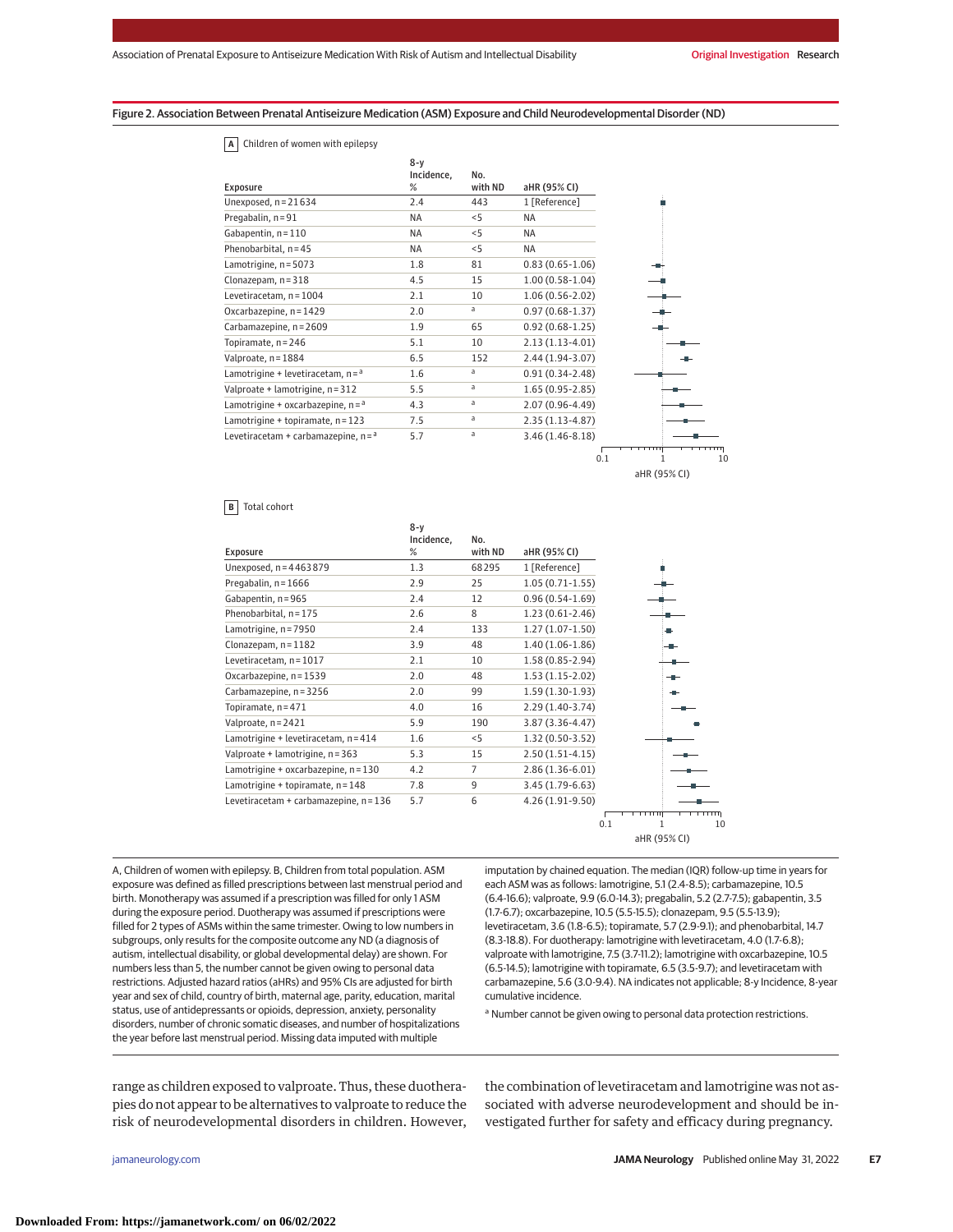Table 3. Risk of Any Neurodevelopment Disorder (ND)<sup>a</sup> After Prenatal Antiseizure Medication (ASM)<sup>b</sup> Exposure by Dose Compared With Unexposed Children

| Mean daily dose <sup>c</sup> | Total, No. | With ND, No. | Adjusted hazard ratio (95% CI) <sup>d</sup> |
|------------------------------|------------|--------------|---------------------------------------------|
| No ASM                       | 4462418    | 68295        | 1 [Reference]                               |
| Lamotrigine, mgb             |            |              |                                             |
| < 150                        | 4933       | 108          | $1.46(1.20-1.76)$                           |
| $\geq$ 150                   | 4267       | 51           | $1.01(0.76-1.32)$                           |
| Carbamazepine, mgb           |            |              |                                             |
| < 500                        | 2012       | 71           | $1.74(1.38-2.20)$                           |
| $\geq$ 500                   | 1492       | 42           | $1.48(1.09-2.00)$                           |
| Valproate, mg <sup>b</sup>   |            |              |                                             |
| < 750                        | 1982       | 97           | $2.27(1.86 - 2.77)$                         |
| $\geq$ 750                   | 945        | 103          | $5.64(4.65-6.84)$                           |
| Oxcarbazepine, mgb           |            |              |                                             |
| < 500                        | 396        | 16           | $1.54(0.95-2.52)$                           |
| $\geq 500$                   | 1169       | 36           | $1.64(1.19-2.28)$                           |
| Topiramate, mgb              |            |              |                                             |
| < 100                        | 717        | 16           | $1.71(1.04-2.79)$                           |
| $\geq 100$                   | 129        | 6            | $2.93(1.32-6.55)$                           |

a ND defined as any diagnosis of autism, intellectual disability, or global developmental delay. Owing to low numbers in outcome subgroups, only results for this composite outcome are shown. There were too few observations in each cell to include estimates for levetiracetam, gabapentin, pregabalin, clonazepam, and phenobarbital.

 $c$  Dose is calculated by dividing the cumulative sum of all defined daily doses<sup>22</sup> prescribed between 90 days before last menstrual period to birth and then

#### Strengths and Limitations

To our knowledge, this is the largest study of neurodevelopmental outcomes following prenatal ASM exposure to date. High-quality, unselected nationwide data<sup>17</sup> from 5 countries provided a sample size large enough to investigate the associations of prenatal exposure to 15 monotherapies and duotherapies with rare and severe neurodevelopmental disorders. Neurodevelopmental disorders are associated with epilepsy.44 We conducted analyses restricted to maternal epilepsy to account for shared factors between maternal epilepsy and offspring neurodevelopmental outcomes. We also accounted for a range of other potential confounders. Nonetheless, unmeasured confoundingmay still influence our effect estimates. Selecting live birthsmaymask fetal deaths caused by toxic effects.We did not account for whether the mother had generalized or focal epilepsy. However, maternal epilepsy type has not been related to child neurodevelopmental outcomes in previous studies.<sup>11,14</sup> As we recorded lifetime diagnosis of epilepsy, some women in the untreated group probably had epilepsy in remission, but the psychosocial background factors were balanced between groups. We were unable to account for paternal and other family history of neurodevelopmental disorders. As in all studies relying on filled prescriptions, we cannot know if the women consumed the dispensed medication or used medication outside of the period of interest.<sup>45</sup> As the diagnoses were given as part

dividing by the number of days between in the same period. Cutoff is 50% defined daily doses apart from for topiramate where one-third of defined daily doses is used as cutoff as very few (n = 82) used doses less than 50% of defined daily doses.<sup>7</sup>

<sup>d</sup> Hazards ratios with 95% CI adjusted for birth year and sex of child, country of birth, maternal age, parity, education, marital status, use of antidepressants or opioids, depression, anxiety, personality disorders, number of chronic somatic diseases, and number of hospitalizations the year before last menstrual period. Missing data imputed with multiple imputation by chained equations. All the models were run with separate strata for country and year as these variables violated the proportional hazard assumption.

of routine clinical care, the person evaluating the child could have been aware of the prenatal exposure possibly affecting the diagnostic process. Diagnostic data cannot inform on children with subdiagnostic level symptoms that may still have an effect on daily functioning. Thus, the risks identified by this study are likely an underrepresentation of the risks associated with these exposures.15

The median follow-up after childbirth varied from 4 to 6 years for gabapentin, pregabalin, levetiracetam, topiramate, and lamotrigine, and from 10 to 15 years for valproate, oxcarbazepine, carbamazepine, clonazepam, and phenobarbital. The mean age at diagnosis was between 6.1 to 7.9 years. As Cox regression compares incidence rates according to age, and estimates were adjusted for year of birth, this did not affect the effect sizes, but it may affect the sensitivity for detecting neurodevelopmental disorders.

## **Conclusions**

In conclusion, prenatal exposure to topiramate and valproate was associated with a risk of ASD and ID, which increased with higher doses. ASM duotherapies, except lamotrigine with levetiracetam, were similarly associated with neurodevelopmental disorders.

b ASM exposure defined as prescription fills of 1 ASM type (only) in the exposure period (extended to 90 days before last menstrual period). Exposed children were compared with children born to mothers from the general population not filling ASM prescriptions between 90 days before last menstrual period and birth,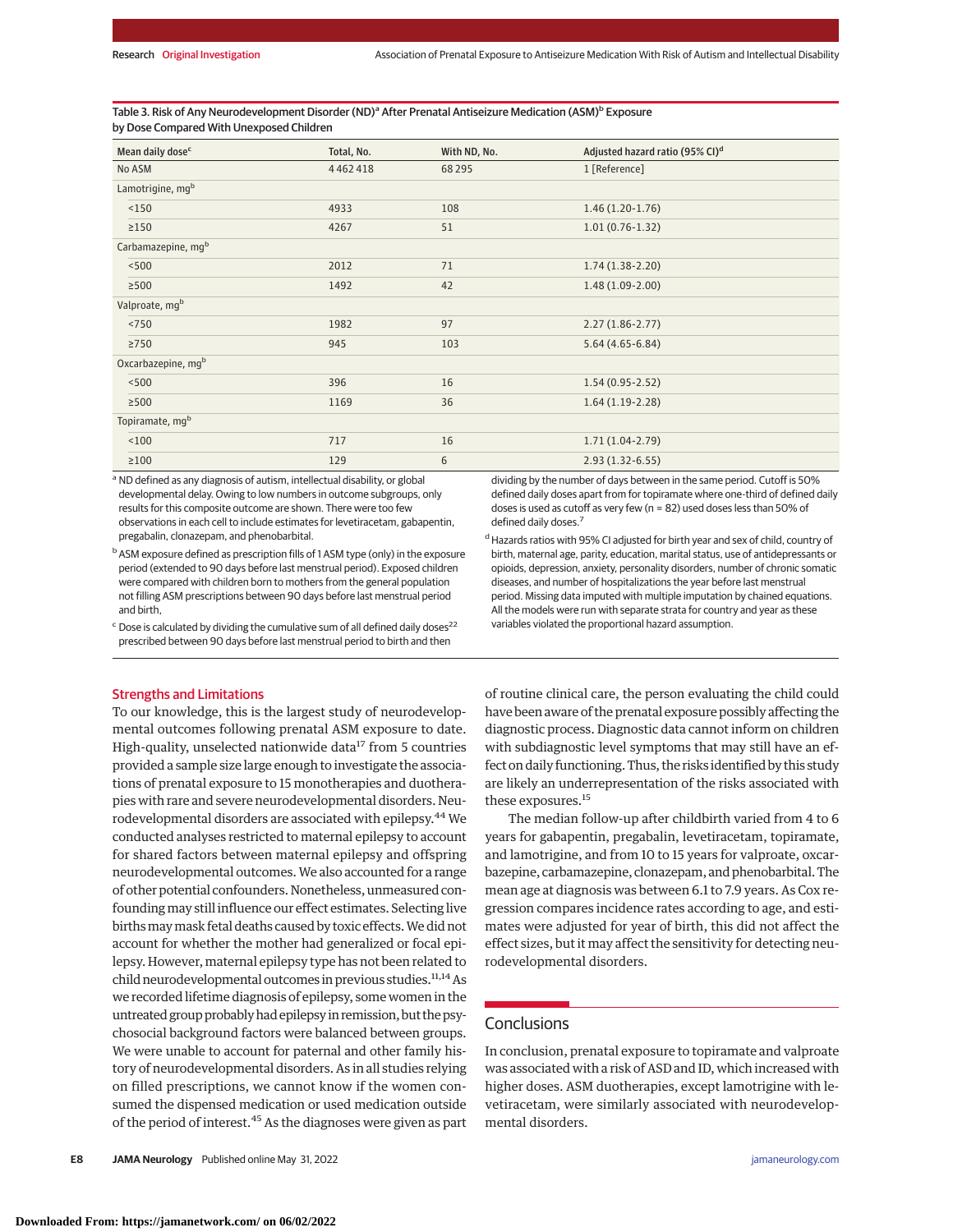#### ARTICLE INFORMATION

**Accepted for Publication:** April 5, 2022.

#### **Published Online:** May 31, 2022. doi[:10.1001/jamaneurol.2022.1269](https://jamanetwork.com/journals/jama/fullarticle/10.1001/jamaneurol.2022.1269?utm_campaign=articlePDF%26utm_medium=articlePDFlink%26utm_source=articlePDF%26utm_content=jamaneurol.2022.1269)

**Open Access:** This is an open access article distributed under the terms of the [CC-BY License.](https://jamanetwork.com/pages/cc-by-license-permissions?utm_campaign=articlePDF%26utm_medium=articlePDFlink%26utm_source=articlePDF%26utm_content=jamaneurol.2022.1269) © 2022 Bjørk MH et al.JAMA Neurology.

**Author Affiliations:** Department of Clinical Medicine, University of Bergen, Bergen, Norway (Bjørk, Dreier, Gilhus, Alvestad); Department of Neurology, Haukeland University Hospital, Bergen, Norway (Bjørk, Gilhus); Centre for Big Data Research in Health, Faculty of Medicine & Health, University of New South Wales, Sydney, Australia (Zoega, Hálfdánarson); Centre of Public Health Sciences, Faculty of Medicine, University of Iceland, Reykjavik, Iceland (Zoega); Knowledge Brokers, Finnish Institute for Health and Welfare, Helsinki, Finland (Leinonen, Gissler); Department of Chronic Diseases, Norwegian Institute of Public Health, Oslo, Norway (Cohen, Furu); Centre for Fertility and Health, Norwegian Institute of Public Health, Oslo, Norway (Cohen, Furu); National Centre for Register-Based Research, Department of Economics and Business Economics, Aarhus School of Business and Social Services, Aarhus University, Aarhus, Denmark (Dreier, Sun, Christensen); Centre for Integrated Register-Based Research, Aarhus University, Aarhus, Denmark (Dreier); Region Stockholm, Academic Primary Health Care Centre, Stockholm, Sweden (Gissler); Karolinska Institute, Department of Molecular Medicine and Surgery, Stockholm, Sweden (Gissler); Department of Global Public Health and Primary Care, University of Bergen, Bergen, Norway (Igland); Department of Health and Caring Sciences, Western Norway University of Applied Sciences, Bergen, Norway (Igland); Department of Neurology, Aarhus University Hospital, Aarhus, Denmark (Sun, Christensen); Department of Clinical Neuroscience, Karolinska Institutet, Stockholm, Sweden (Tomson); National Center for Epilepsy, Oslo University Hospital, Oslo, Norway (Alvestad); Department of Clinical Medicine, Aarhus University, Aarhus, Denmark (Christensen).

**Author Contributions**: Drs Bjørk and Igland had full access to all of the data in the study and take responsibility for the integrity of the data and the accuracy of the data analysis. Concept and design: Bjørk, Zoega, Cohen, Dreier,

Gilhus, Gissler, Igland, Tomson, Christensen. Acquisition, analysis, or interpretation of data: All authors.

Drafting of the manuscript: Bjørk, Zoega, Christensen.

Critical revision of the manuscript for important intellectual content: All authors. Statistical analysis: Igland, Christensen. Obtained funding: Bjørk, Zoega, Furu, Gilhus, Tomson, Christensen.

Administrative, technical, or material support: Bjørk, Zoega, Leinonen, Furu, Gilhus, Gissler, Hálfdánarson, Igland.

Supervision: Bjørk, Zoega, Dreier, Gilhus, Tomson, Christensen.

**Conflict of Interest Disclosures:** Dr Bjørk reported grants from Research Council of Norway (The Norwegian Government granting agency) and grants from Nordforsk (Nordic government granting agency) during the conduct of the study,

institutional fees for contract work from Market authorization holders of Valproate, as well as personal fees from Eisai, Novartis Norway, Jazz Pharmaceuticals, Angelini Pharma, Teva, and Lilly outside the submitted work. Dr Zoega was funded by a UNSW Scientia Program Award during the conduct of the study and reported institutional fees for contract work from AbbVie Australia outside the submitted work. Dr Leinonen reported grants from Finnish Medicines Agency and Innovative Medicines Initiative (grant 821520) during the conduct of the study. Dr Cohen reported grants from The Research Council of Norway (grant 301977) and the ADHD Research Network of NevSom, Oslo University Hospital (grant 51379) outside the submitted work. Dr Dreier reported grants from Novo Nordisk Foundation (NNF16OC0019126), NordForsk (83796), and The Danish Epilepsy Association during the conduct of the study. Dr Furu reported grants from Research Council of Norway and Nordforsk during the conduct of the study. Dr Gilhus reported personal fees from UCB, Ra Pharma, Argenx, Alexion, Roche, and Immunovant outside the submitted work. Dr Gissler reported grants from Finnish Medicines Agency and Innovative Medicines Initiative (821520) during the conduct of the study. Dr Igland reported grants from Sanofi and Novartis outside of the submitted work. Dr. Sun reported grants from the Independent Research Fund Denmark (9039-00296B). Dr Tomson reported grants from NordForsk during the conduct of the study; grants from UCB, Eisai, Bial, GlaxoSmithKline, Stockholm County Council Sanofi, GW Pharma, Arvelle, and Teva outside of the submitted work; personal fees from Eisai, Sanofi, Sun Pharma, Union Chimique Belge, Arvelle, and GW Pharma, outside the submitted work. Dr. Christensen reported personal fees from Union Chimique Belge Nordic and Eisai AB and grants from the Danish Epilepsy Association, the Central Denmark Region, and the Novo Nordisk Foundation (NNF16OC0019126) during the conduct of the study. No other disclosures were reported.

**Funding/Support:** The study was supported by NordForsk Nordic Program on Health and Welfare Scandinavian multiregistry study of antiepileptic drug teratogenecity (project 83796) and Nordic Pregnancy Drug Safety Studies (project 83539), by the Research Council of Norway (International Pregnancy Drug Safety Studies project 273366), and by the Research Council of Norway through its Centers of Excellence funding scheme (project 262700).

**Role of the Funder/Sponsor:** The funders had no role in the design and conduct of the study; collection, management, analysis, and interpretation of the data; preparation, review, or approval of the manuscript; and decision to submit the manuscript for publication.

**Additional Contributions:** We are grateful for the collaboration with the NorPreSS study, led by Dr Furu from the Norwegian Institute of Public Health. The collaboration enabled us to include Icelandic data. The Finnish data were provided by the Drugs and Pregnancy Project by the Finnish Institute for Health and Welfare, Finnish Medicines Agency, and Social Insurance Institution of Finland. We acknowledge the registers for providing the data used in the study: The National Health Data Authority and Statistics Denmark in Denmark; The

Medical Birth Register of Norway, The Norwegian Prescription Database, The Norwegian Patient Register, and Statistics Norway in Norway; The Swedish Board of Health and Welfare and Statistics Sweden in Sweden; Finnish Institute for Health and Welfare, Social Insurance Institution of Finland, and Statistics Finland in Finland; and The Icelandic Directorate of Health, The State Diagnostic and Counselling Centre, The Centre for Child Development and Behavior, and Statistics Iceland in Iceland.

#### **REFERENCES**

**1**. Cohen JM, Cesta CE, Furu K, et al. Prevalence trends and individual patterns of antiepileptic drug use in pregnancy 2006-2016: a study in the five Nordic countries, United States, and Australia. Pharmacoepidemiol Drug Saf. 2020;29(8):913-922. doi[:10.1002/pds.5035](https://dx.doi.org/10.1002/pds.5035)

**2**. Bromley R, Weston J, Adab N, et al. Treatment for epilepsy in pregnancy: neurodevelopmental outcomes in the child. Cochrane Database Syst Rev. 2014;(10):CD010236.doi[:10.1002/](https://dx.doi.org/10.1002/14651858.CD010236.pub2) [14651858.CD010236.pub2](https://dx.doi.org/10.1002/14651858.CD010236.pub2)

**3**. Knight MNM, Tuffnell D, Shakespeare J, Kenyon S, Kurinczuk JJ. Saving Lives, Improving Mothers' Care—Lessons learned to inform maternity care from the UK and Ireland Confidential Enquiries into Maternal Deaths and Morbidity 2013-15. Accessed April 28, 2022 [https://www.npeu.ox.ac.uk/](https://www.npeu.ox.ac.uk/mbrrace-uk/presentations/saving-lives-improving-mothers-care) [mbrrace-uk/presentations/saving-lives-improving](https://www.npeu.ox.ac.uk/mbrrace-uk/presentations/saving-lives-improving-mothers-care)[mothers-care](https://www.npeu.ox.ac.uk/mbrrace-uk/presentations/saving-lives-improving-mothers-care)

**4**. Edey S, Moran N, Nashef L. SUDEP and epilepsy-related mortality in pregnancy. Epilepsia. 2014;55(7):e72-e74. doi[:10.1111/epi.12621](https://dx.doi.org/10.1111/epi.12621)

**5**. Veroniki AA, Rios P, Cogo E, et al. Comparative safety of antiepileptic drugs for neurological development in children exposed during pregnancy and breast feeding: a systematic review and network meta-analysis. BMJ Open. 2017;7(7): e017248. doi[:10.1136/bmjopen-2017-017248](https://dx.doi.org/10.1136/bmjopen-2017-017248)

**6**. Tomson T, Battino D, Perucca E. Teratogenicity of antiepileptic drugs. Curr Opin Neurol. 2019;32(2): 246-252. doi[:10.1097/WCO.0000000000000659](https://dx.doi.org/10.1097/WCO.0000000000000659)

**7**. Christensen J, Grønborg TK, Sørensen MJ, et al. Prenatal valproate exposure and risk of autism spectrum disorders and childhood autism. JAMA. 2013;309(16):1696-1703. doi[:10.1001/](https://jamanetwork.com/journals/jama/fullarticle/10.1001/jama.2013.2270?utm_campaign=articlePDF%26utm_medium=articlePDFlink%26utm_source=articlePDF%26utm_content=jamaneurol.2022.1269) [jama.2013.2270](https://jamanetwork.com/journals/jama/fullarticle/10.1001/jama.2013.2270?utm_campaign=articlePDF%26utm_medium=articlePDFlink%26utm_source=articlePDF%26utm_content=jamaneurol.2022.1269)

**8**. Daugaard CA, Pedersen L, Sun Y, Dreier JW, Christensen J. Association of prenatal exposure to valproate and other antiepileptic drugs with intellectual disability and delayed childhood milestones.JAMA Netw Open. 2020;3(11):e2025570. doi[:10.1001/jamanetworkopen.2020.25570](https://jamanetwork.com/journals/jama/fullarticle/10.1001/jamanetworkopen.2020.25570?utm_campaign=articlePDF%26utm_medium=articlePDFlink%26utm_source=articlePDF%26utm_content=jamaneurol.2022.1269)

**9**. Coste J, Blotiere P-O, Miranda S, et al. Risk of early neurodevelopmental disorders associated with in utero exposure to valproate and other antiepileptic drugs: a nationwide cohort study in France. Sci Rep. 2020;10(1):17362. doi[:10.1038/](https://dx.doi.org/10.1038/s41598-020-74409-x) [s41598-020-74409-x](https://dx.doi.org/10.1038/s41598-020-74409-x)

**10**. Wiggs KK, Rickert ME, Sujan AC, et al. Antiseizure medication use during pregnancy and risk of ASD and ADHD in children. Neurology. 2020; 95(24):e3232-e3240. doi[:10.1212/WNL.](https://dx.doi.org/10.1212/WNL.0000000000010993) [0000000000010993](https://dx.doi.org/10.1212/WNL.0000000000010993)

**11**. Wood AG, Nadebaum C, Anderson V, et al. Prospective assessment of autism traits in children